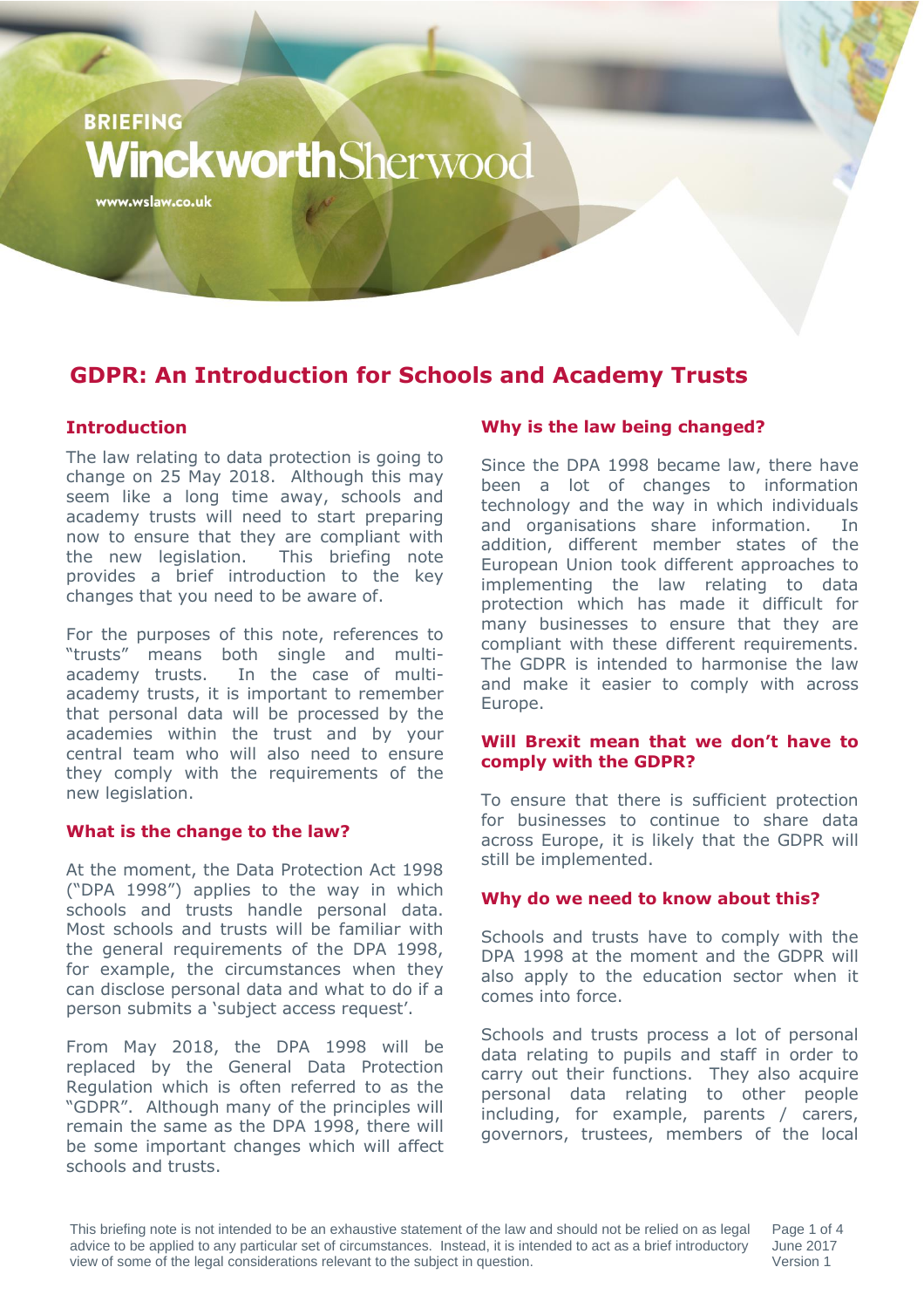### BRIEFING NOTE

## **WinckworthSherwood**

community, suppliers, contractors and consultants.

It is important that schools and trusts ensure that they handle personal data correctly as the Information Commissioner's Office ("ICO"), can issue fines to organisations who breach the DPA 1998 (and, in fact, the maximum fine will increase when the GDPR comes into force to €20 million or 4% of the business's total worldwide annual turnover, whichever is higher).

There are also reputational risks to your organisation if you fail to handle and process personal data correctly.

#### **What are the key changes that we need to know about?**

In general terms, the GDPR places more emphasis on transparency, accountability and record keeping. Therefore, schools and trusts will need to review their current procedures to ensure that they meet the higher standards set out in the GDPR.

The GDPR will introduce a number of changes but we have highlighted below the key points that will affect schools and trusts:

You will no longer able to charge £10 before you respond to a subject access request (in practice, we know that many schools and trusts use their judgement before requesting the £10 fee in any event).

You will be able to charge a 'reasonable fee' when a request is manifestly unfounded or excessive, particularly if it is repetitive but this is likely to be a high threshold to meet.

 There will be less time to comply with a subject access request. At present, you must comply with a request without delay and, in any event, within 40 calendar days.

When the GDPR comes into force, information must be provided without delay and at the latest within one month of receipt of the request. You will be able to extend the period of compliance by a further two months where requests are complex or numerous. If this is the case, you must inform the individual within one month of the receipt of the request and explain why the extension is necessary. Again, this is likely to be a high threshold to satisfy.

- There will be a new accountability requirement which means that you will have to show how you comply with the principles – compliance alone is not enough. You will be expected to implement "…comprehensive but proportionate governance measures" to meet this accountability requirement.
- The principle of 'data protection by design and default' which is a feature of the GDPR means that you will have to implement technical and organisational measures to show that you have integrated data protection into your processing activities.
- Schools and trusts with 250 or more employees must maintain additional internal records of your processing activities, namely:
	- a. name and details of your organisation (and where applicable, of other controllers, your representative and data protection officer);
	- b. purposes of the processing;
	- c. description of the categories of individuals and categories of personal data;
	- d. categories of recipients of personal data;
	- e. details of transfers to third countries including documentation of the transfer mechanism safeguards in place;

This briefing note is not intended to be an exhaustive statement of the law and should not be relied on as legal advice to be applied to any particular set of circumstances. Instead, it is intended to act as a brief introductory view of some of the legal considerations relevant to the subject in question. Page 2 of 4 June 2017 Version 1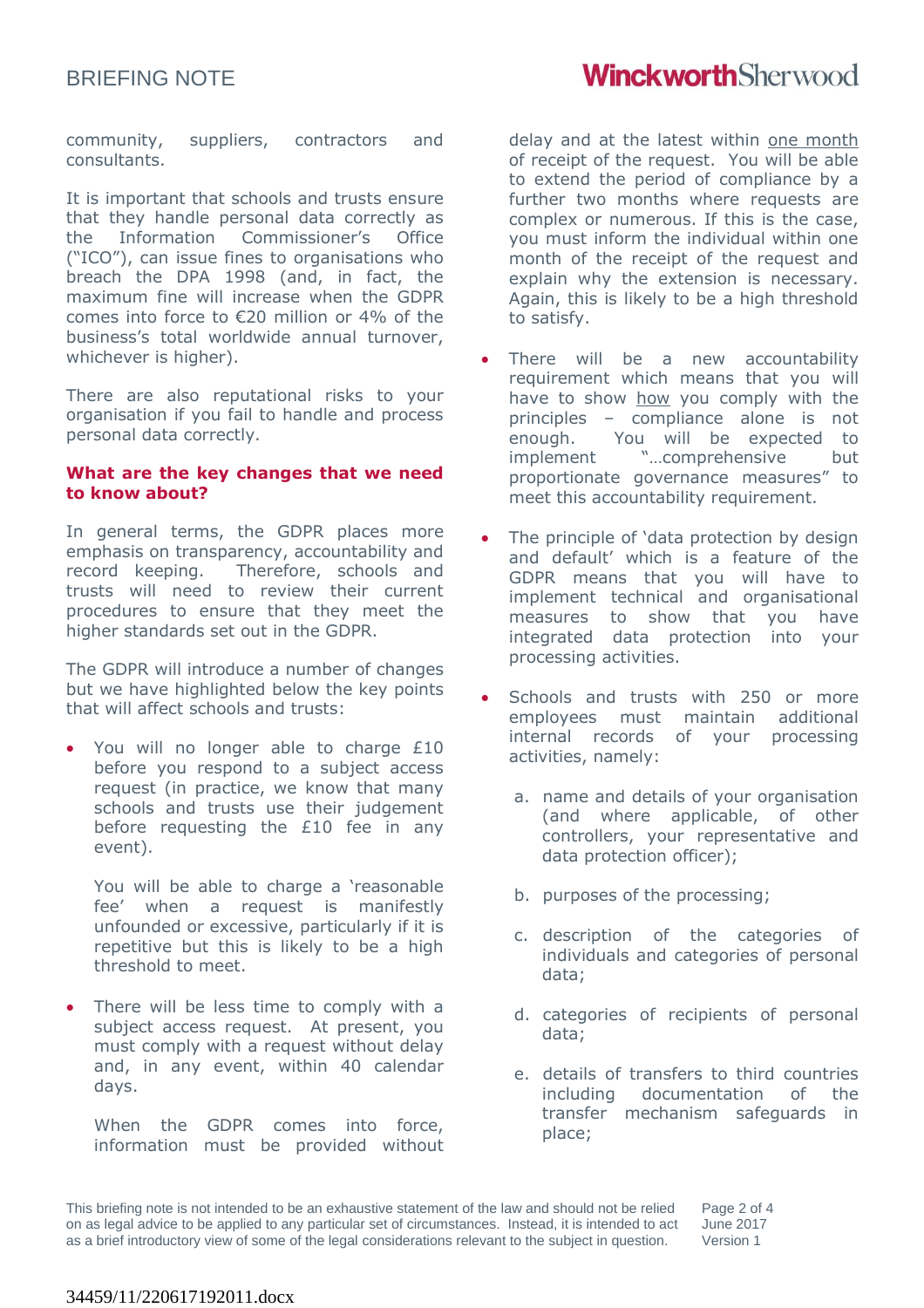### BRIEFING NOTE

- f. retention schedules;
- g. description of technical and organisational security measures.

If your school or trust has less than 250 employees you are required to maintain records of activities related to higher risk processing (as noted above), such as:

- o processing personal data that could result in a risk to the rights and freedoms of individual; or
- o processing of special categories of data or criminal convictions and offences.
- Under the GDPR, you will need to identify a legal basis which allows you to lawfully process personal data. For a number of functions carried out by schools and trusts, the processing of personal data is likely to be covered by one of the following non-exhaustive grounds:
	- a. it's necessary for the performance of a contract;
	- b. it's necessary for the performance of a task carried out in the public interest or in the exercise of official authority vested in the controller; and / or
	- c. it's necessary for compliance with a legal obligation.

However, the above grounds will not always be relevant, for example, if you wish to use personal data for marketing purposes or for fundraising.

Therefore, it is likely that there will be circumstances when you will need to rely on consent as the legal basis for processing personal data. Under the GDPR, the standard of consent will change. In summary, it must be:

- a. clear and affirmative which means that you will not be able to rely on implied consent;
- b. verifiable (i.e. you must have a record of how and when consent was given);
- c. freely given, specific, informed and unambiguous.

As part of the review of your systems which you should undertake before the GDPR comes into force, you should check if any consent you currently rely on meets these higher standards<sup>1</sup>.

There are additional requirements in order to process sensitive personal data<sup>2</sup> which we will not cover for the purposes of this briefing note.

- Many schools and trusts already have a privacy notice in place as a matter of good practice. However, the privacy notice is likely to become an even more important tool to demonstrate transparency over how you use personal data and it will need to contain more information to let data subjects know how you use their personal data. The ICO have produced a checklist for privacy notices which is available here: [https://ico.org.uk/for](https://ico.org.uk/for-organisations/guide-to-data-protection/privacy-notices-transparency-and-control/your-privacy-notice-checklist/)[organisations/guide-to-data](https://ico.org.uk/for-organisations/guide-to-data-protection/privacy-notices-transparency-and-control/your-privacy-notice-checklist/)[protection/privacy-notices-transparency](https://ico.org.uk/for-organisations/guide-to-data-protection/privacy-notices-transparency-and-control/your-privacy-notice-checklist/)[and-control/your-privacy-notice-checklist/](https://ico.org.uk/for-organisations/guide-to-data-protection/privacy-notices-transparency-and-control/your-privacy-notice-checklist/)
- It is likely that schools and trusts will have to appoint a Data Protection Officer.

 $\overline{a}$ 

## **WinckworthSherwood**

 $1$  At the time of writing, the ICO has undertaken a consultation on its draft guidance on consent but the final version has not been issued yet. You should therefore refer to the guidance when it is published to ensure that you follow the precise requirements relating to consent.

 $2$  Sensitive personal data consists of racial or ethnic origin, political opinions, religious or philosophical beliefs, or trade union membership, genetic data, biometric data, data concerning health or data concerning a natural person's sex life or sexual orientation.

This briefing note is not intended to be an exhaustive statement of the law and should not be relied on as legal advice to be applied to any particular set of circumstances. Instead, it is intended to act as a brief introductory view of some of the legal considerations relevant to the subject in question. Page 3 of 4 June 2017 Version 1